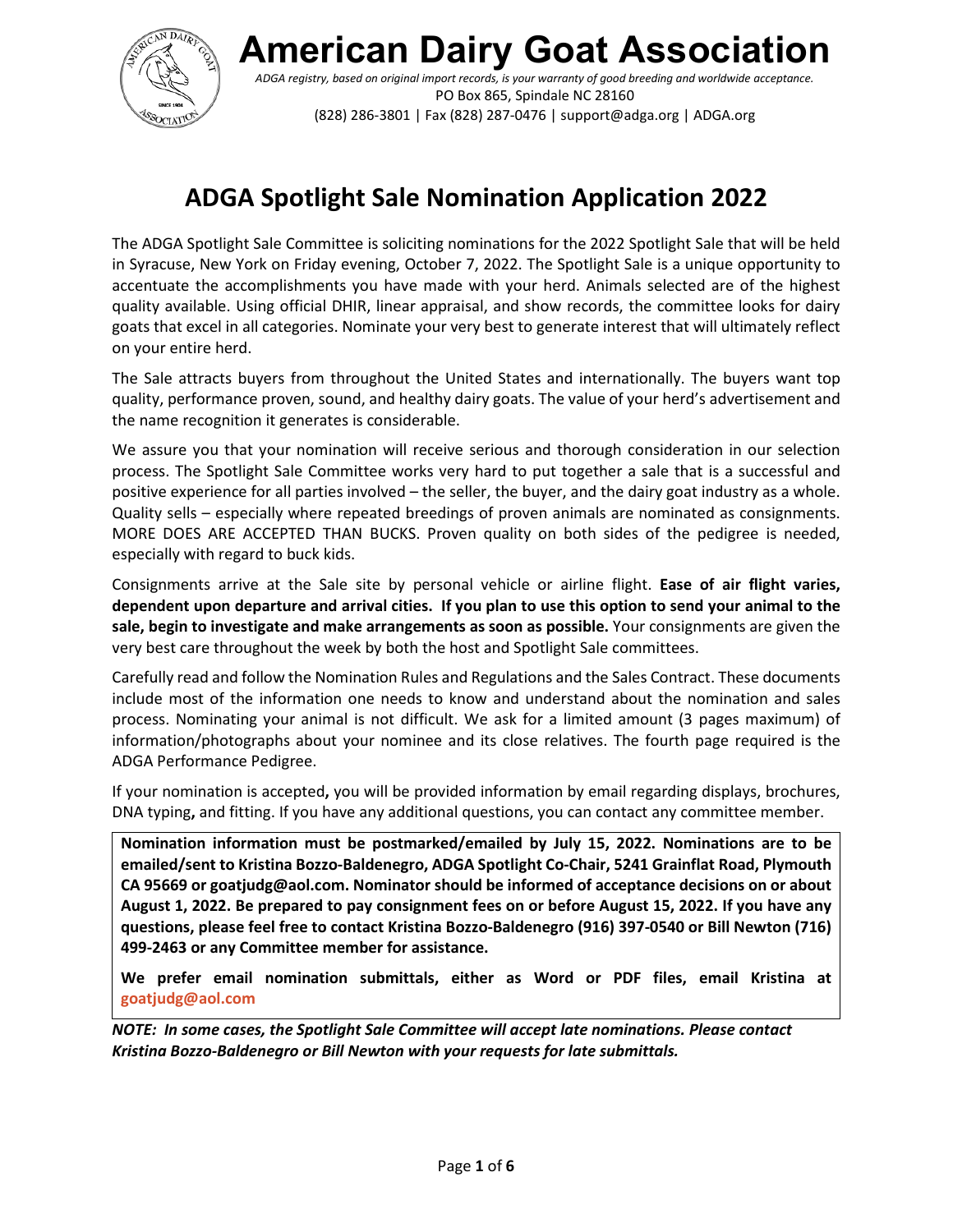## **ADGA SPOTLIGHT SALE RULES AND PROCEDURES**

Thank you for considering the American Dairy Goat Association Spotlight Sale to assist your dairy goat marketing efforts. We offer the opportunity to promote top quality dairy goats from herds that participate in ADGA production and performance programs, as well as ADGA sanctioned shows. Nominate the very best you have as a representative of your herd breeding and management program.

### *The completed nomination packet must include and be emailed to Kristina at goatjudg@aol.com:*

- 1. One nominee information/photograph form (8 ½" x 11") one side only.
- 2. ADGA Four Generation Performance Pedigree for nominee.
- 3. *Maximum* of two 8 ½" x 11" pages (one side only) of supporting information and photographs of nominee and/or its close relatives.
- 4. ONE COPY of the signed consignment contract (pages 4 and 5). Please read it thoroughly.
- 5. A \$25.00 charge to your ADGA account for the nomination fee. Please send a*n email to* the ADGA office and request that the *\$25 nomination fee* charge is made to your ADGA account for the nomination fee, please copy Kristina (goatjudg@aol.com) *in the email.*

Items to consider when nominating an animal to the Spotlight Sale:

- $\triangleright$  All nominees must conform to ADGA Breed Standards, have correct and legible tattoos, be free of physical defects, be sound and healthy, and be free of CAE and abscess problems.
- **Bucks must be born within twelve months of sale date.** The bucks are also to be of virgin status; absolutely no natural service is allowed prior to sale date. If you do collect the buck, we request that you process no more than 30 straws. A copy of the ADGA Collection Form, signed and dated by both the processor and owner, and **ALL** of the straws collected **must** be made available to the buyer of the animals for no more than the cost of the collection. Should the buyer not desire the collection, the consignor retains the right to keep the semen for his or her own farm use only.
- $\triangleright$  The committee prefers that does be sold open (not bred). If a consignment is bred, she must be accompanied to the Sale with a completed service memo.
- Consignment's breeding activity, if any, both A.I. and natural service, must be disclosed in writing in full specific details before the Sale to the ADGA Spotlight Sale Co-Chairs.
	- o THERE WILL BE ABSOLUTELY NO COLLECTION OR BREEDING AT THE SALE LOCATION.
- $\triangleright$  The accepted sale animals are required to provide negative test results from a certified laboratory for CAE (only the results of an ELISA test will be accepted) within 40 days of the sale and Tuberculosis and Brucellosis tests within 30 days of the sale.
	- o NOTE: The consignment must be tested for TB and Brucellosis even if your herd is tested and accredited TB and Brucellosis free.

A clear, concise, well-organized presentation will aid your chances of getting your nominee accepted to the Sale. The following tips should help you in preparing your nomination packet:

- 1. TYPED nomination forms are preferred. You can easily type your nomination's information and insert pictures onto the Word version of the contract and email OR print it right from your computer.
- 2. Give the committee the FACTS on your nominee and its relatives. Official production records, linear appraisal scores and official show wins help!
- 3. Identify pictures of relatives of the nominee and indicate their relationship to the nominee (i.e., maternal granddam or paternal half-sister, etc.)
- 4. Make sure any pictures you use are the best you have available nothing less than you would put in an ad to market your herd. We suggest using a color copier or getting copies made of *one-of-a-kind* photographs to avoid losing important materials or photos. Many buyers appreciate being able to keep the display boards used to represent the consignment after the sale.
- 5. Give thought to the hold prices you indicate in your packet high hold prices may adversely affect acceptance into the sale.
- 6. Consignors shall not use photographs for the marketing/advertising of their animals in the Spotlight Sale that are the property of other breeders without their express written permission. Neither the Spotlight Sale Committee nor ADGA shall be held responsible if the consignor fails to secure said permission.

Nomination packets become the property of the ADGA Spotlight Sale Committee.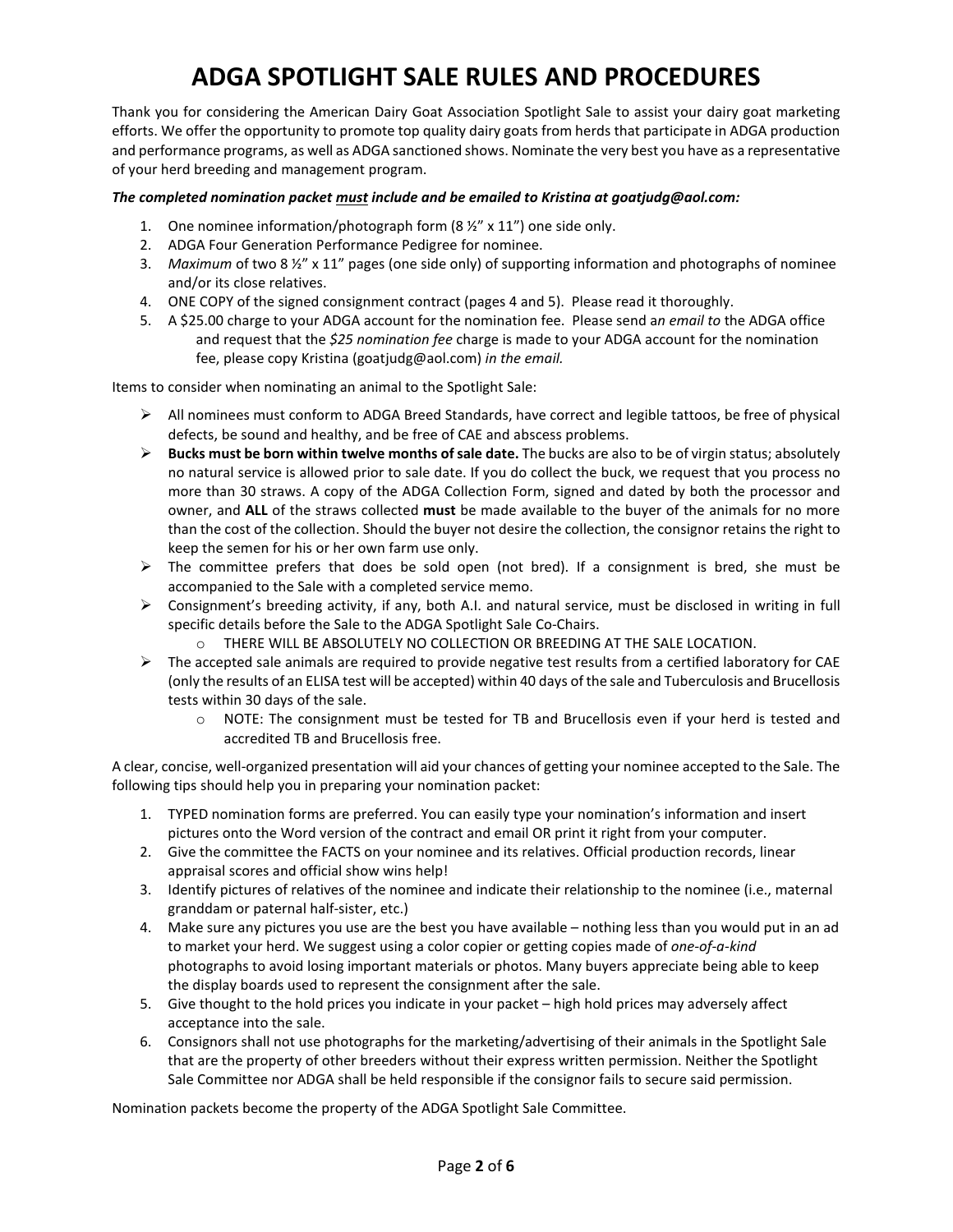### **ADGA SPOTLIGHT SALE NOMINATION FORM**

| Have any of the animals appearing on the 4-generation performance pedigree of this nomination been coded for |  |  |  |  |  |  |  |
|--------------------------------------------------------------------------------------------------------------|--|--|--|--|--|--|--|
| any General or Breed Specific Disqualifications? If so, please list.                                         |  |  |  |  |  |  |  |
|                                                                                                              |  |  |  |  |  |  |  |
|                                                                                                              |  |  |  |  |  |  |  |

Attach photographs of nominee – side and rear views. Use remaining space to provide additional photographs and information of your choice. Two additional sheets of 8 ½" x 11" paper may be included along with a 4-generation ADGA performance pedigree.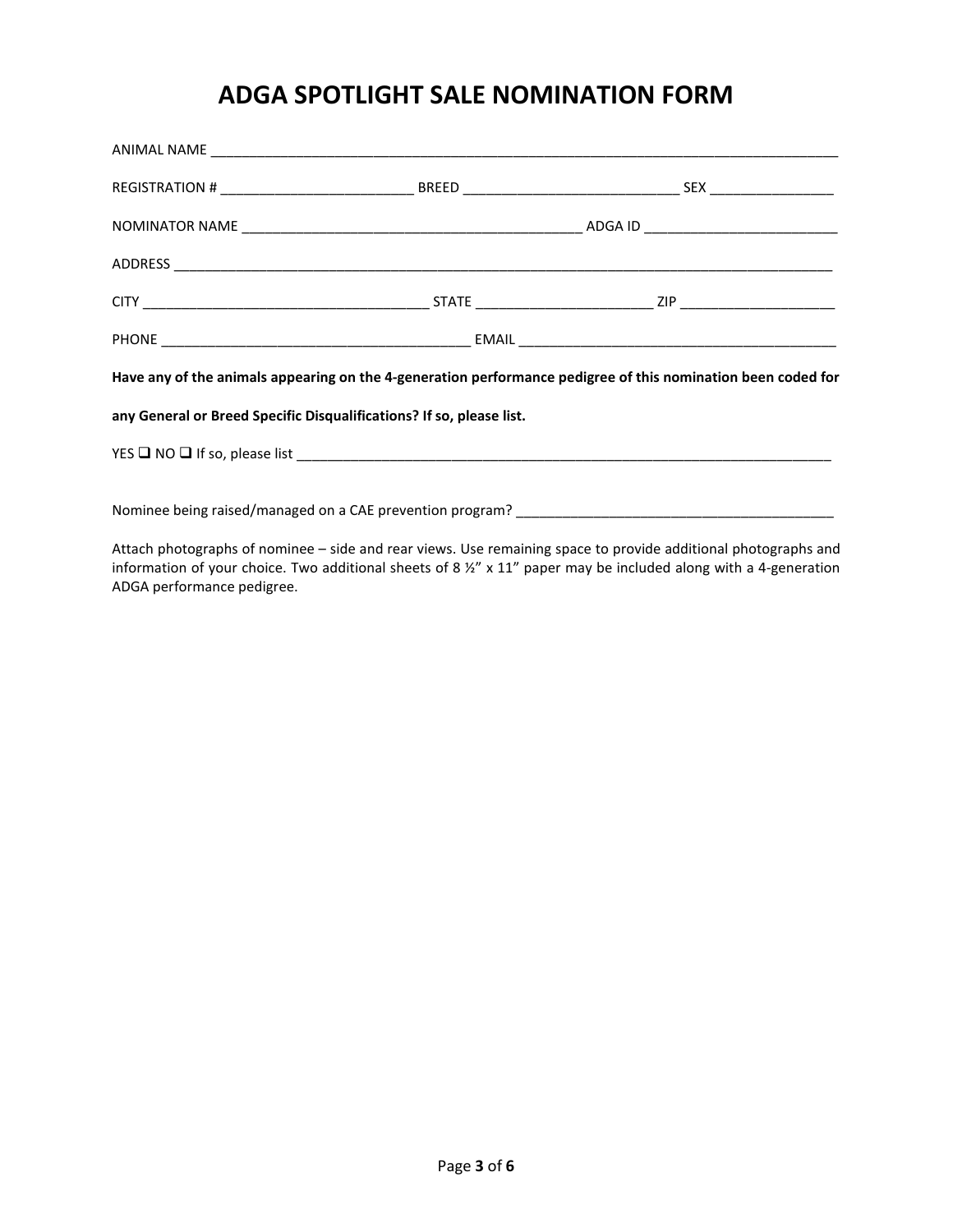

# **American Dairy Goat Association**

*ADGA registry, based on original import records, is your warranty of good breeding and worldwide acceptance.* PO Box 865, Spindale NC 28160

(828) 286-3801 | Fax (828) 287-0476 | support@adga.org | ADGA.org

## **ADGA SPOTLIGHT SALE CONTRACT**

This contract is the agreement between the American Dairy Goat Association and

| <b>NAME</b>    | <b>PHONE</b> | ADGA ID# |
|----------------|--------------|----------|
| <b>ADDRESS</b> |              |          |
| <b>CITY</b>    | <b>STATE</b> | 7IP      |

Hereinafter referred to as the consignor. The consignor, in accordance with the nomination rules and procedures and terms of this contract, agrees to consign the  $\Box$  buck or  $\Box$  doe known as:

NAME \_\_\_\_\_\_\_\_\_\_\_\_\_\_\_\_\_\_\_\_\_\_\_\_\_\_\_\_\_\_\_\_\_\_\_\_\_\_\_\_\_\_\_\_\_\_\_\_\_\_\_\_\_ REG. NO \_\_\_\_\_\_\_\_\_\_\_\_\_\_\_\_\_\_\_\_\_\_\_\_\_\_\_

to the ADGA Spotlight Sale in Syracuse, New York on Friday October 7, 2022 **at approximately 7:15 pm.**

- The consignor hereby warrants ownership of the animal free and clear of any and all liens or encumbrances.
- The consignor may place a hold price on the consignment below which the goat will not be sold. The hold price cannot be raised once the animal is nominated. The consignor retains ownership if the bid does not reach the specified hold price.
- The consignor agrees to pay the exact consignment fee within seven days of notification of acceptance by the ADGA Sale Committee as per the following formula: A consignment fee of \$40.00 is required for up to a \$500.00 hold price. A consignment fee of 10% of the hold price is required for a hold price, which exceeds \$500.00. The consignment fee is credited to ADGA's 15% commission. All ADGA consignment fees will total 15% of the selling price plus the \$25.00 nomination fee. The consignment fee is forfeited to ADGA if the consignment fails to sell or is withdrawn without the consent of the ADGA Spotlight Sale Co-Chairs.
- Within 30 days of the Sale, ADGA will send to each consignor the sale price less the 15% commission and less any accounts payable due ADGA.
- Consignment must conform to ADGA Breed Standards, have correct and legible tattoos, be free of physical defects, and be sound and healthy. Otherwise, the consignment will be returned to the consignor at the consignor's cost and the consignment fee forfeited to ADGA. Consignments are expected to be raised/managed on a CAE prevention control program.
- *Consignments must arrive at the Sale location (at the consignor's expense) no earlier than Saturday, October 1, 2022 and no later than Wednesday, October 5, 2022 by 4 PM; preferably earlier in the day.* The consignments must be in place prior to the Consignors' meeting. The consignors' meeting will be held in the Spotlight Sale tent on Wednesday, October 5, 2022 by 6 PM. Each consignor shall provide, at his/her time of arrival, an interstate health certificate, ADGA registration certificate, selling displays, brochures, **DNA typing results (NOTE: Mandatory DNA including parentage analysis when available of all Spotlight Sale animals. Proof of submission of DNA samples required prior to acceptance for sale.)** and ADGA Collection Form (when applicable), as well as any updated show or performance information since the time of nomination. The health certificate must show the animal to have been negative for the CAE testing *within 40 days of the sale date and* negative Tuberculosis and Brucellosis test *within 30 days of the sale date*. NOTE: The consignment must be tested for TB and Brucellosis even if your herd is tested and accredited TB and Brucellosis negative.
- For the health of the consignment during and after the sale, the animal should have **at least one inch or more of hair coat** at the time of the sale. **A full body clip, with a number 5 blade should occur no later than August 1, 2022. Absolutely no full body clipping is allowed after this date.** A committee-approved fitter will make any necessary adjustments after arrival**.** Hooves are to be properly trimmed before arriving at the sale.
- ADGA and the convention host committee provide housing with pens, hayracks, hay, grain, bedding, water, feeding, & water pails, tender loving care and management supervision from the time of arrival until shortly after the sale. Consignors may bring their own grain if desired.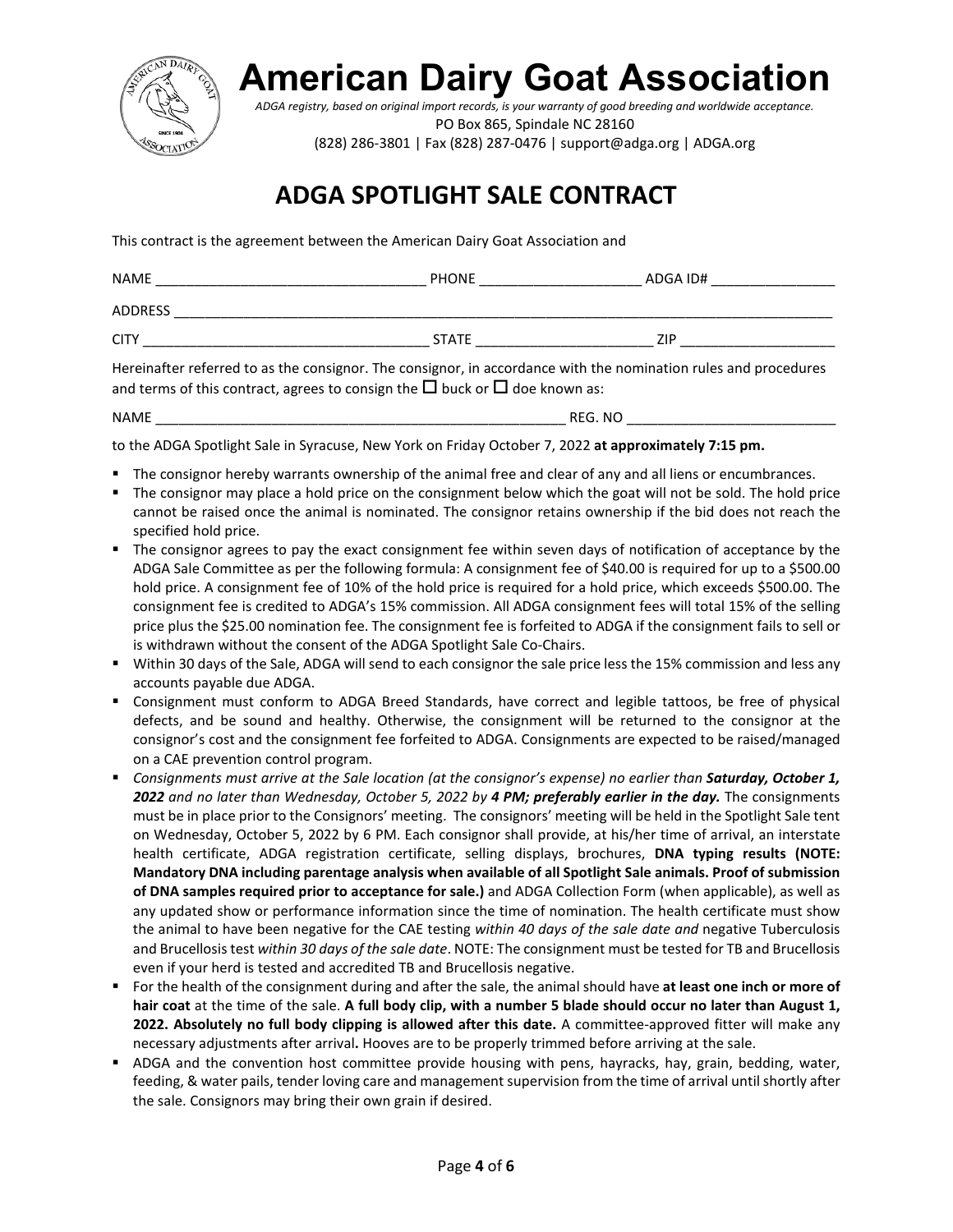### (ADGA SPOTLIGHT SALE CONTRACT continued)

- ADGA provides top show people to present consignments at the sale, unless it is instructed, IN WRITING, that the consignor will provide one. This document must be presented at the time of the consignors' meeting. The sale co-chairs must approve the handler.
- The ADGA Spotlight Sale committee representative and an assigned veterinarian will examine the goats upon arrival, throughout their stay, and will issue interstate health papers for exit. All other veterinary costs are the financial responsibility of the consignor.
- ADGA agrees to feature the accepted consignment in the ADGA Official Spotlight Sale Catalogue(s) and other advertising.
- ADGA provides reasonable safeguards for the health and safety of the consignments. However, responsibility of the animal and risk or loss, injury or death to the animal remains the consignor's until the consignment sells.
- ADGA provides free DNA typing for all Spotlight Sale consignments. The consignor shall receive a DNA typing kit from the ADGA office by mail. Mandatory DNA including parentage analysis when available of all Spotlight Sale animals. Proof of submission of DNA samples required prior to acceptance for sale.
- Substitution of a nominee/consignment because of death, sickness, or injury may be approved after presentation of the facts to the ADGA Sale Co-Chairs. ADGA will not accept a substitute that it deems is of lesser quality than the original nominee.
- This contract, upon acceptance, becomes authorization for the ADGA Association Manager to transfer ownership to the successful bidder.
- The ADGA Sale Co-Chairs decide the sale order after consulting with the members (in attendance) of the Spotlight Sale Committee. Lot number does not equal sale order. Sale order is released at approximately 9:00 am the day of the sale. The Committee shall decide how the sale order information is to be announced.
- Consignment's breeding activity, if any, both A.I. and natural service, must be disclosed in writing in full specific details, at the consignors' meeting, accompanied by a copy of the A.I. sire collection form, to the ADGA Spotlight Sale Co-Chairs. Bucks must be of virgin status. If a consigned buck is found to have been used other than during semen collection, the buck will not be allowed to go through the sale and the consignor will be held responsible for all costs related to the animal, including transportation, health certificates and other items relating to the animal as a consignment. If the buck is collected, we request that you process no more than 30 straws. A copy of the ADGA Collection Form, signed and dated by both the processor and owner, and ALL of the straws collected must be made available to the buyer of the animal for no more than the cost of the collection. Should the buyer not desire the collection the consignor will retain the right to keep the semen for his or her own farm use. The committee prefers that does be sold open (not bred). If a consignment is bred, she must be accompanied to the Sale with a complete service memo. THERE SHALL BE ABSOLUTELY NO COLLECTION OR BREEDING ACTIVITY AT THE SALE LOCATION.
- The performance of this contract is subject to the following: war (whether declared or not), armed conflict or the serious threat of the same (including but not limited to hostile attack, blockade, military embargo), hostilities, invasion, act of a foreign enemy, extensive military mobilization; civil war, riot, rebellion, revolution, military or usurped power, insurrection, civil commotion or disorder, mob violence, act of civil disobedience; act of terrorism, sabotage or piracy; plague, epidemic, pandemic, outbreaks of infectious disease or any other public health crisis, including quarantine or other citizen restrictions; act of authority whether lawful or unlawful, compliance with any law or governmental order, rule, regulation or direction, curfew restriction, expropriation, compulsory acquisition, seizure of works, nationalization; act of God or natural disaster such as but not limited to violent storm, cyclone, typhoon, hurricane, tornado, blizzard, earthquake, volcanic activity, landslide, title wave, tsunami, flood, damage or destruction by lightning or drought; explosion, fire, destruction of machines, equipment, factories, prolonged breakdown or interruption in transportation, telecommunication, electric current systems or oil and gas supplies; general labor disturbance such as but not limited to boycott, strike and lockout, go slow, occupation of factories and premises; shortage or inability to obtain critical material or supplies to the extent not subject to the reasonable control of the party relying on force majeure. It is understood and agreed that this contract may be terminated without liability by any party for any reason set forth herein by either party giving written notice to the other party within a reasonable time after the occurrence of the event relied on for termination. Nothing in this section is intended to eliminate or narrow the contract defenses of doctrine of impracticability, impossibility or frustration of purpose.